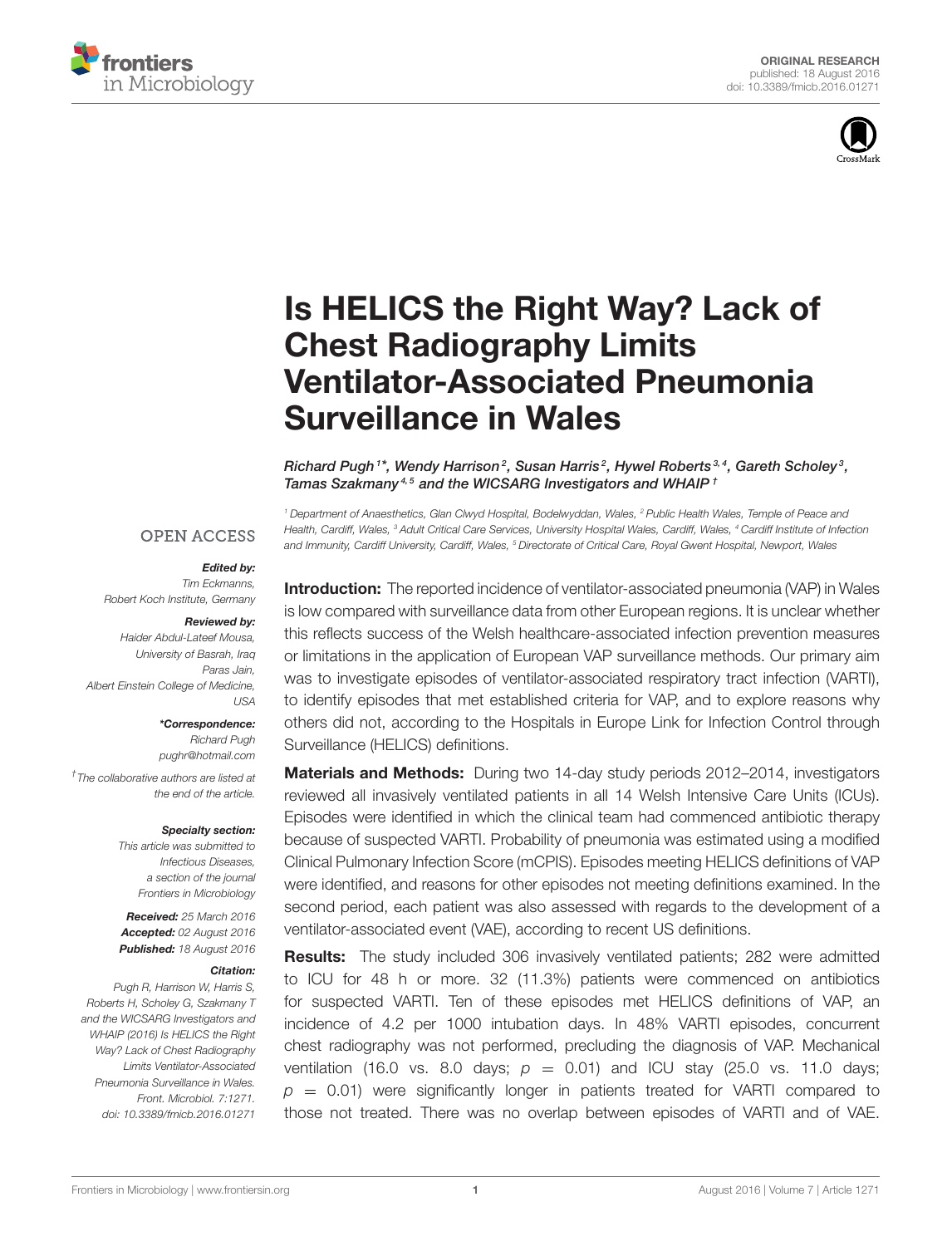**Discussion:** HELICS VAP surveillance definitions identified less than one-third of cases in which antibiotics were commenced for suspected ventilator-associated RTI. Lack of chest radiography precluded nearly 50% cases from meeting the surveillance definition of VAP, and as a consequence we are almost certainly underestimating the incidence of VAP in Wales.

Keywords: ventilator-associated pneumonia, ventilator-associated tracheobronchitis, respiratory tract infection, ventilator-associated event, ventilator-associated complication, surveillance

# INTRODUCTION

Pneumonia is the major cause of ICU-acquired infection in Europe and the United States [\(Vincent et al., 1995;](#page-9-0) Richards et al., [2000;](#page-9-1) [Burgmann et al., 2010\)](#page-8-0), the vast majority of episodes occurring in intubated and mechanically-ventilated patients (ventilator-associated pneumonia, VAP; [Kohlenberg et al., 2010\)](#page-9-2). VAP tends to occur in the sickest of critically ill patients (Chastre and Fagon, [2002;](#page-8-1) [Blot et al., 2014\)](#page-8-2) and is associated with appreciable morbidity, mortality, and financial cost [\(Safdar et al.,](#page-9-3) [2005;](#page-9-3) [Bekaert et al., 2011;](#page-8-3) [Melsen et al., 2013;](#page-9-4) [Muscedere et al.,](#page-9-5) [2013\)](#page-9-5). Given that some factors associated with development of VAP appear modifiable [\(Barbier et al., 2013\)](#page-8-4), attention has been focused on regional and national healthcare-associated infection (HAI) surveillance indices to guide local quality improvement and wider bench-marking.

The Welsh Healthcare-Associated Infection Programme (WHAIP) has monitored episodes of VAP through the National Mandatory Healthcare Associated Infection Surveillance Programme for Wales since 2008. Using European HELICS surveillance definitions (**[Table 1](#page-1-0)**; [HELICS, 2004\)](#page-8-5) clinical staff in each ICU have reported VAP episodes equivalent to an incidence density of 1.2–2.2 per 1000 intubation days for 2009–2013 [\(WHAIP, 2014\)](#page-9-6). These rates are low when compared to data from other areas of the UK (Scotland, 6.5 per 1000 intubation days; [HPS/SICSAG, 2013\)](#page-8-6) and Europe (12.2 per 1000 intubation days; [ECDC, 2008\)](#page-8-7). This may reflect the success of national healthcare improvement initiatives in Wales (e.g., the 1000 Lives Campaign), but could feasibly underestimate the true incidence of ventilator-associated pneumonia (VAP) given how subjective the clinical and radiological features of VAP can be [\(Klompas, 2012\)](#page-9-7). In the US, loss of confidence has led to the recent revision of ICU surveillance methodology and the introduction of alternate ventilator-associated event (VAE) surveillance definitions by the Centers for Disease Control and Prevention National Healthcare Safety Network (CDC NHSN). The primary focus of these definitions is now an objective deterioration in oxygenation (**[Figure 1](#page-2-0)**; [Magill et al., 2013\)](#page-9-8). Such "Ventilator-Associated Conditions" (VACs) may then potentially be sub-classified according to other unambiguous features (temperature, white cell count, and initiation of antibiotic therapy) as an Infection-related Ventilator-Associated Complication (I-VAC) for mandatory surveillance purposes.

Our primary aim was to identify episodes of VAP according to the HELICS definition, and to explore reasons why other episodes of ventilator-associated respiratory tract infection (VARTI) did not meet the criteria. Our secondary aims were to investigate clinical outcomes among the wider group of patients being treated for suspected VARTI, and to explore the feasibility of using alternative methods to identify infective ventilatorassociated morbidity for surveillance purposes in Wales.

# MATERIALS AND METHODS

A prospective evaluation of current clinical practice by individual Health Boards was conducted within the mandated critical care surveillance programme in Wales. For this reason formal ethical approval was not necessary, however the Clinical Audit departments at each center approved participation.

The study was conducted in two stages. During the initial 14-day study period (November 2012), local investigators identified through the Welsh Intensive Care Society Audit and Research Group (WICSARG) were asked to complete a daily standard data collection form for each intubated and mechanically ventilated patient either already present on or admitted to their ICU. A VARTI was considered to have occurred when the clinical team commenced an invasively ventilated patient on systemic antibiotic therapy for suspected respiratory infection 48 h or more after ICU admission. For each episode, clinical and radiological features were recorded in order to make a diagnosis of pneumonia

### <span id="page-1-0"></span>TABLE 1 | HELICS case definition of intubation-associated pneumonia [\(HELICS, 2004\)](#page-8-5).

Criteria **Feature** Radiological. One or, in patients with underlying cardiac or pulmonary disease, two chest x-rays or CT scans with image suggestive of pneumonia Systemic. At least one of: 1. Fever (>38<sup>°C)</sup> 2. Leukopenia (<4  $\times$  10<sup>9</sup>/L white blood cells) or leukocytosis ( $\geq$ 12  $\times$  10<sup>9</sup>/L white blood cells) Pulmonary. At least one of, or in the absence of supportive microbiological data, at least two of: 1. New onset of purulent sputum, or change in character of sputum 2. Worsening gas exchange 3. Cough, or dyspnoea, or tachypnoea 4. Suggestive auscultation

*An ICU-acquired infection is one which occurs later than 48 h in ICU. Patients must fulfill radiological, systemic and pulmonary criteria to meet the HELICS definition of pneumonia. For Intubation-associated pneumonia, an invasive respiratory device must have been present for at least part of the preceding 48 h.*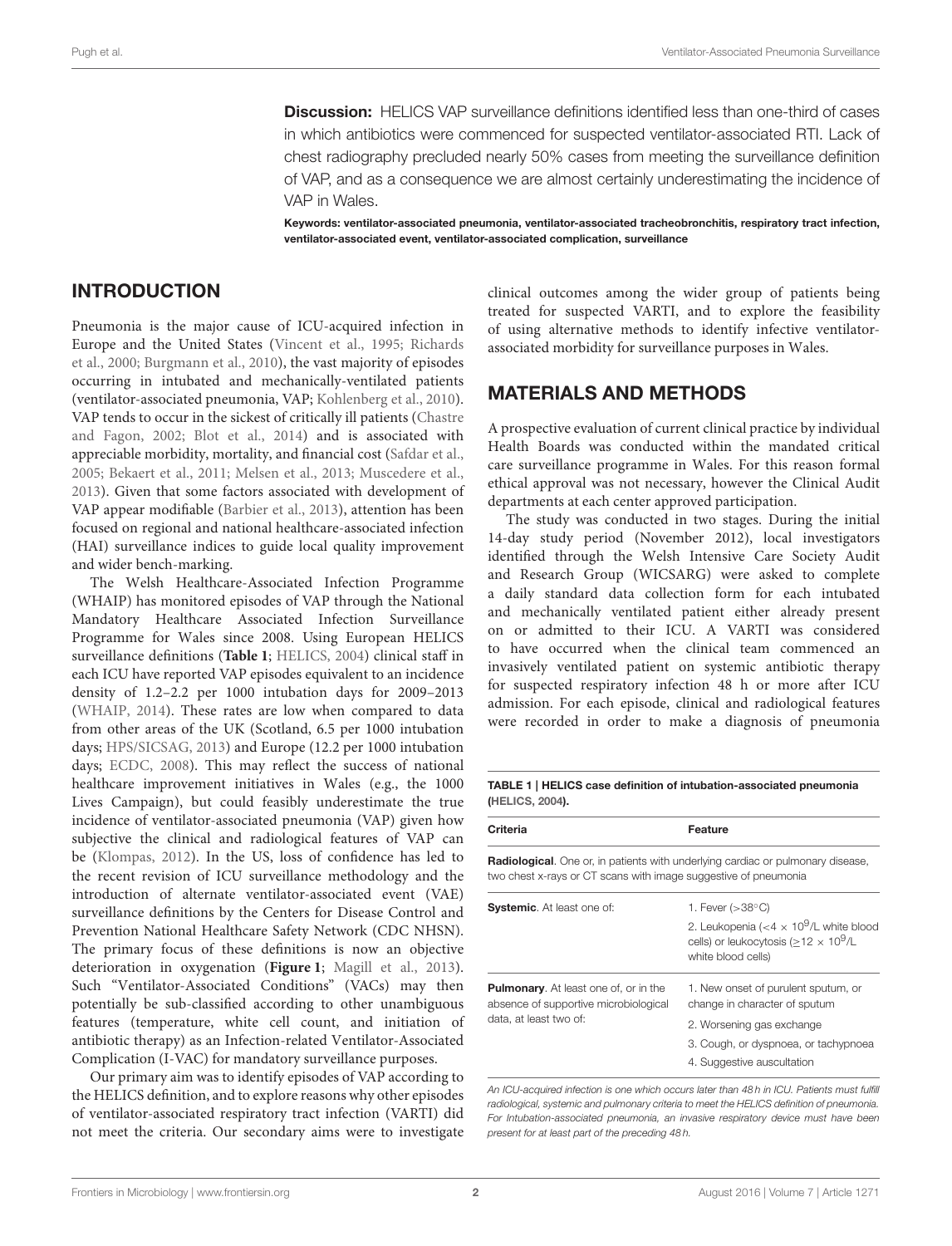<span id="page-2-0"></span>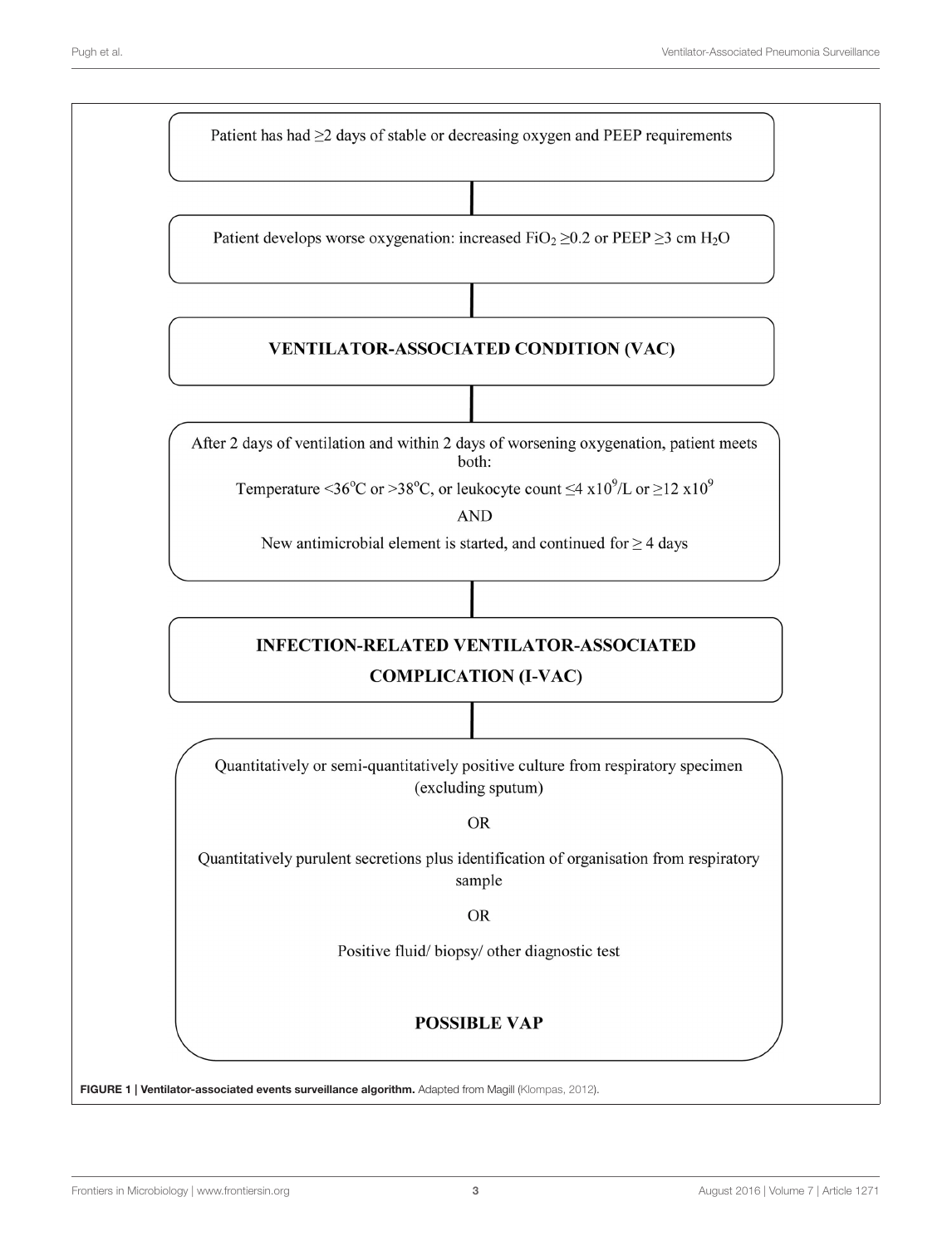according to the HELICS definition (**[Table 1](#page-1-0)**). The modified Clinical Pulmonary Infection Score (mCPIS) was also calculated (**[Table 2](#page-3-0)**; [Fartoukh et al., 2003\)](#page-8-8) and used to give an indication of likelihood of pneumonia, with a score of 6 or more interpreted as suggesting a high probability. Microbiology results from contemporaneous respiratory specimens were also collected.

The second stage of the study was undertaken between March and April 2014. During this period, ventilator settings

<span id="page-3-0"></span>

| TABLE 2   Modified clinical pulmonary score (mCPIS; Fartoukh et al., |  |
|----------------------------------------------------------------------|--|
| 2003).                                                               |  |

| Component                                                   | Value                                              | Points   |
|-------------------------------------------------------------|----------------------------------------------------|----------|
| Temperature $(°C)$                                          | $≥$ 36.5 and $≤$ 38.4                              | Ω        |
|                                                             | $\geq$ 38.5 and ≤39.0, or $\geq$ 36.1 and ≤36.4    | 1        |
|                                                             | ≤36.0 or $≥$ 39.0                                  | 2        |
| Blood leukocytes ( $\times 10^9$ /L) $\geq 4$ and $\leq 11$ |                                                    | Λ        |
|                                                             | $< 4$ or $> 11$                                    | 1        |
| Tracheal secretions                                         | Rare                                               | Ω        |
|                                                             | Abundant                                           | 1        |
|                                                             | Abundant and purulent                              | 2        |
| Oxygenation                                                 | $PaO2:FiO2 > 31.6 kPa$                             | U        |
|                                                             | PaO <sub>2</sub> :FiO <sub>2</sub> $\leq$ 31.6 kPa | 2        |
| Chest radiograph                                            | No infiltrate                                      | $^{(1)}$ |
|                                                             | Patchy or diffuse infiltrate                       |          |
|                                                             | Localized infiltrate                               | 2        |
| Total                                                       |                                                    |          |

*Modified CPIS of six or more considered to represent a high probability of pneumonia.*

and physiological measurements were also collected daily to enable additional identification of VAE according to NHSN CDC definitions, (see **[Figure 1](#page-2-0)**; [Magill et al., 2013\)](#page-9-8). Episodes of VARTI and VAP according to the HELICS definition were identified as previously. For this stage of the study, investigators were also asked to submit 90-day outcome data (duration of mechanical ventilation and ICU length of stay, ICU, and hospital mortality) from their local WardWatcher (Critical Care Audit Ltd., UK) database.

## STATISTICAL ANALYSIS

Our primary outcomes were: episodes of VARTI (as defined above) and of VAP, according to the HELICS definition. Secondary outcomes were: probability of pneumonia in all cases of VARTI according to a mCPIS, and episodes of VAE and 90 day outcomes (for patients in the second stage of the study). Data was collected using Microsoft Access and analyzed using MINITAB 13.32 (Minitab Inc., UK). T-tests were used to analyze normally-distributed data and Mann–Whitney U-test for nonparametric data. Proportions were compared using Fisher's exact test.

# RESULTS

We collected data on 306 invasively ventilated ICU patients; of these, 282 were admitted to ICU for 48 h or more. VARTI developed in 32 (11.3%) patients (one patient developed two episodes of VARTI), a median period of nine (IQR 5–14) days after intubation and initiation of mechanical ventilation. There were no significant differences in baseline characteristics between patients developing VARTI vs. other patients (**[Table 3](#page-3-1)**). The commonest features present when antibiotics were commenced were: abnormal white cell count

<span id="page-3-1"></span>

| TABLE 3   Baseline characteristics of patients ventilated for 48 h or more. |                            |                                   |                           |             |
|-----------------------------------------------------------------------------|----------------------------|-----------------------------------|---------------------------|-------------|
|                                                                             | <b>Patients developing</b> | Other patients ventilated 48h     | All                       |             |
|                                                                             | VARTI $(n = 32)$           | or more $(n = 219)$               |                           |             |
| PATIENTS VENTILATED FOR 48 H OR MORE-BOTH STUDY PERIODS ( $n = 251$ )       |                            |                                   |                           |             |
| Age (years), mean $(\pm SD)$                                                | 64.7 $(\pm 15.1)$          | 59.7 ( $\pm$ 16.5)                | 60.4 ( $\pm$ 16.4)        | $p = 0.107$ |
| Sex                                                                         | 59.3% male                 | 55.5% male                        | 55.3% male                | $p = 0.703$ |
| Median intubation day at onset of VARTI (IQR)                               | $9(5-14)$                  | -                                 |                           |             |
|                                                                             | <b>Patients developing</b> | Other patients ventilated for 48h | All                       |             |
|                                                                             | VARTI ( $n = 15$ )         | or more $(n = 98)$                |                           |             |
| PATIENTS VENTILATED FOR 48 H OR MORE-SECOND STUDY PERIOD ONLY ( $n = 113$ ) |                            |                                   |                           |             |
| BMI, mean $(\pm SD)$                                                        | $25.8 \pm 3.5$             | $26.7 \pm 5.9$                    | $26.6 \pm 0.5.7$          | $p = 0.449$ |
| Underlying severe respiratory failure                                       | 1/15(6.7%)                 | 7/98 (7.1%)                       | 8/113 (7.1%)              | $p = 0.945$ |
| Nature of surgery                                                           | Non-surgical 14/15 (93.3%) | Non-surgical 73/98 (74.4%)        | Non-surgical 87/113       | $p = 0.106$ |
|                                                                             | Emergency surgical 1/15    | Emergency surgical 16/98          | Emergency surgical 17/113 |             |
|                                                                             | Elective surgical 0        | Elective surgical 9/98            | Elective surgical 9/113   |             |
| Primary reason for admission "Respiratory"                                  | 8/15 (53.3%)               | 33/98 (33.7%)                     | 41/113 (36.3%)            | $p = 0.152$ |
| APACHE II score, mean $(\pm SD)$                                            | $18.3 \pm 6.5$             | $16.2 \pm 7.4$                    | $16.5 \pm 7.3$            | $p = 0.275$ |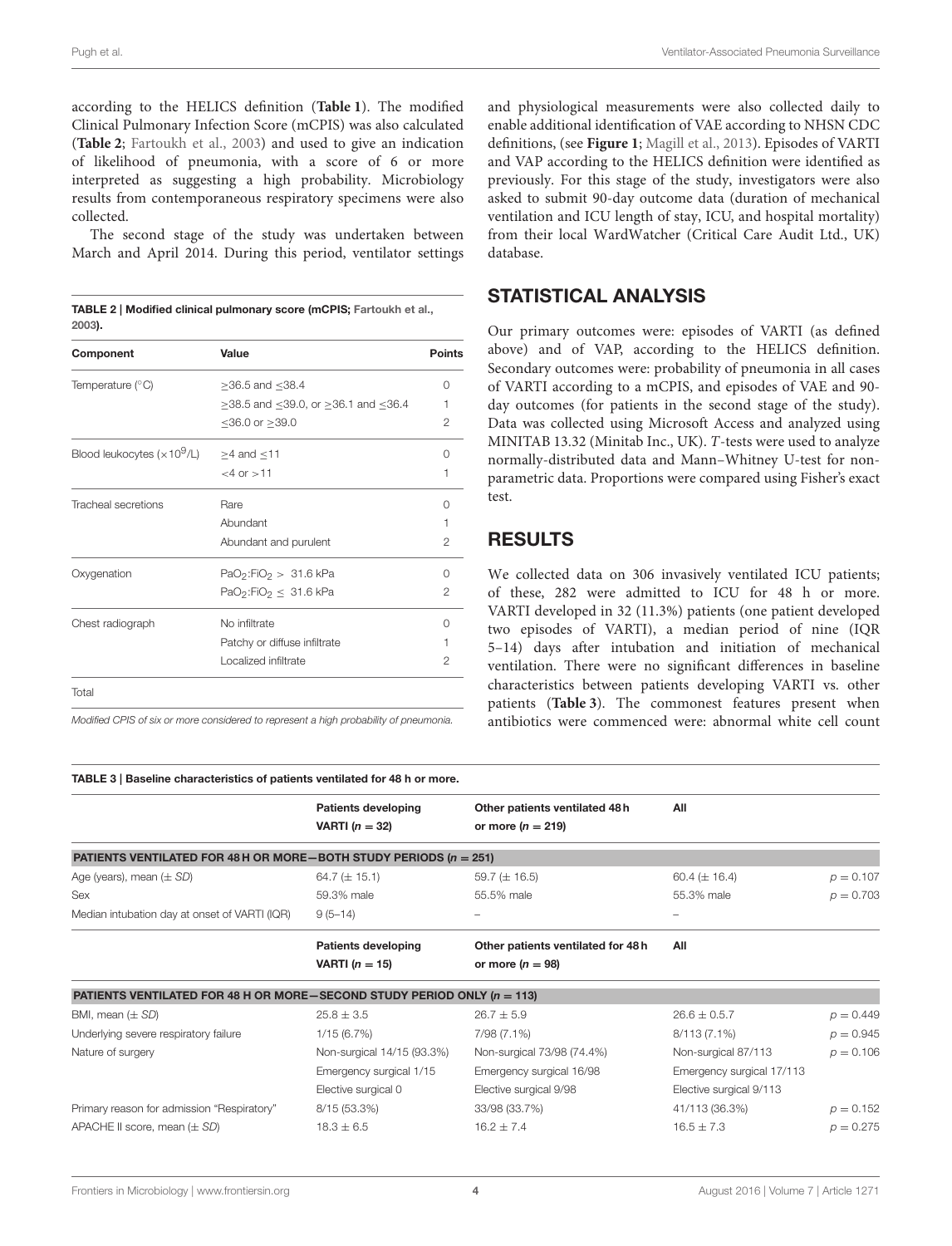<span id="page-4-0"></span>

| TABLE 4   Clinical and radiological features present at initiation of |  |
|-----------------------------------------------------------------------|--|
| antibiotics for suspected VARTI.                                      |  |

| <b>First study</b><br>period $(n = 17)$ | Second study<br>period ( $n = 16$ ) | <b>Combined</b><br>$(n = 33)$ |
|-----------------------------------------|-------------------------------------|-------------------------------|
| 6                                       | 10                                  | 16                            |
| 6                                       | 9                                   | 15                            |
| 1                                       | 11                                  | 12                            |
| 8                                       | 4                                   | 12                            |
| 3                                       | 5                                   | 8                             |
| 0                                       | 3                                   | З                             |
| 1                                       | 1                                   | 2                             |
|                                         |                                     |                               |

and offensive and/or purulent sputum (48 and 45%, episodes, respectively), whereas deterioration in gas exchange was relatively uncommon (24% episodes; **[Table 4](#page-4-0)**).

Among those with VARTI, only 10 episodes met the HELICS definition for VAP (**[Figure 2](#page-4-1)** and **[Table 5](#page-5-0)**). The total number of intubation days (for ventilated patients admitted to ICU for 48 h or more) was 2381, giving a VAP rate of 4.2 per 1000 intubation days. In total 3.5% of all patients admitted to ICU for 48 h or more developed a HELICS-defined VAP. Six of the 10 HELICS-defined cases of VAP were "PN1," i.e., on the basis of a minimally-contaminated invasive respiratory sample (e.g., BAL; **[Table 6](#page-5-1)**). The main reasons that episodes of VARTI failed to meet HELICS definitions are presented in **[Table 7](#page-5-2)**. Most strikingly, in 16 (48.4%) cases, chest radiography was not performed on the day antibiotics were prescribed for new onset respiratory

<span id="page-4-1"></span>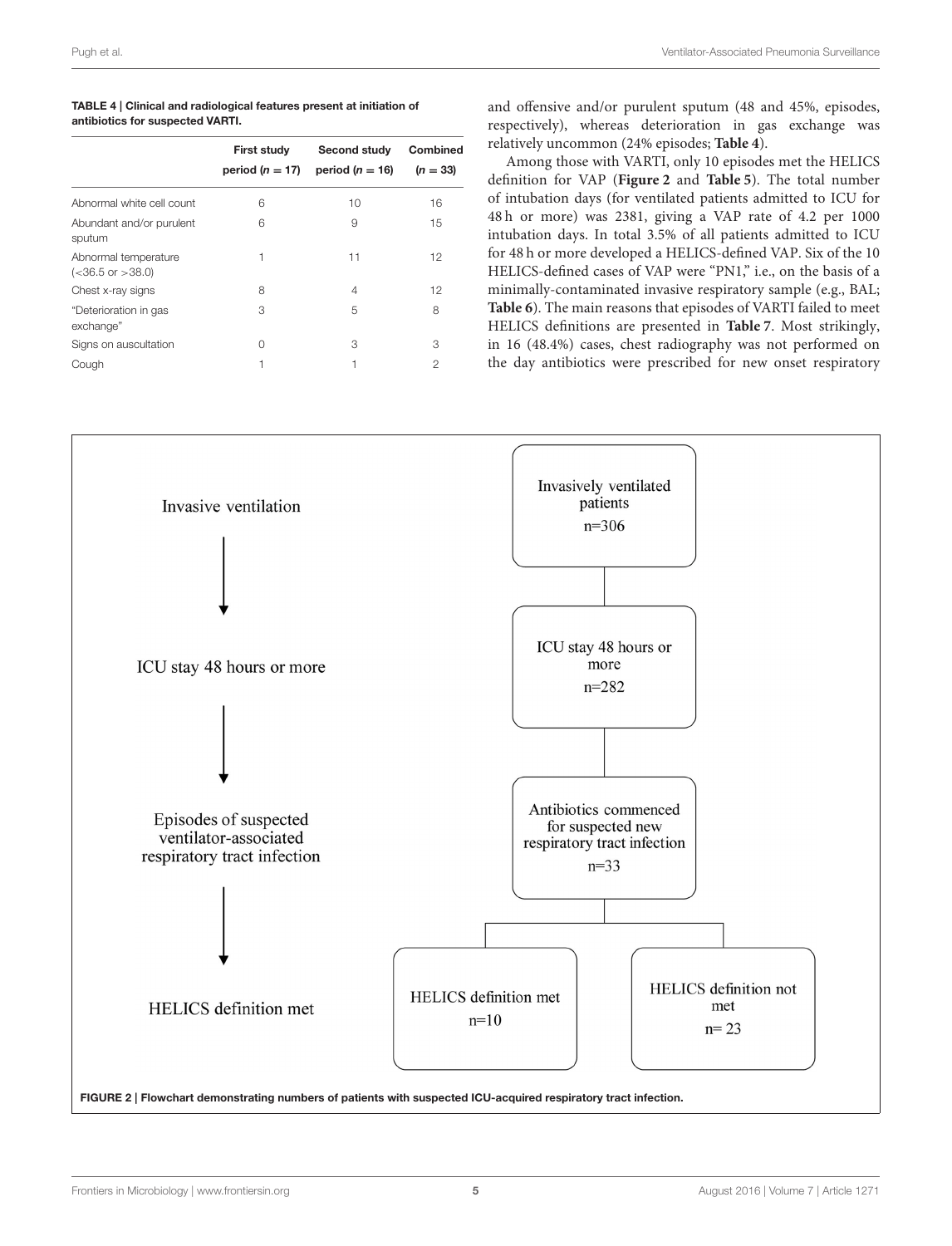### <span id="page-5-0"></span>TABLE 5 | mCPIS and microbiological characteristics of episodes of VARTI.

|                                                                                   | <b>HELICS definition met</b><br>met ( <i>n</i> = 10)                                                                                                                                                                                                                                          | <b>HELICS definition</b><br>not met ( $n = 23$ )                                                                                                                                                                                                                                                                                                                                            |
|-----------------------------------------------------------------------------------|-----------------------------------------------------------------------------------------------------------------------------------------------------------------------------------------------------------------------------------------------------------------------------------------------|---------------------------------------------------------------------------------------------------------------------------------------------------------------------------------------------------------------------------------------------------------------------------------------------------------------------------------------------------------------------------------------------|
| Mean mCPIS $(\pm SD)$<br>Positive respiratory<br>microbiology (22/33<br>episodes) | $6.5 (\pm 1.72)$<br>- 7 out of 10 episodes:<br>$-$ Enterococcus sp. ( $n = 2$ )<br>Enterobacter sp. $(n = 1)$<br>- Staphylococcus aureus<br>(flucloxacillin sensitive)<br>$(n = 1)$<br>- Klebsiella sp. $(n = 1)$<br>$-$ Candida sp. (n = 2)<br>- "Other Gram-negative<br>organism" $(n = 1)$ | $3.8 (\pm 1.51)^{*}$<br>- 15 out of 23 episodes:<br>- Enterobacter sp. $(n = 1)$<br>$-$ Enterococcus sp. (n = 1)<br>$-$ Escherichia coli (n = 1)<br>$-$ Klebsiella sp. (n = 4)<br>- Staphylococcus aureus<br>- (flucloxacillin sensitive)<br>$(n = 2)$<br>- Pseudomonas sp. $(n = 1)$<br>- Stenotrophomonas<br>maltophilia $(n = 1)$<br>- Candida sp. $(n = 3)$<br>- mixed growth $(n = 1)$ |

 $^{\star}$ *p* = 0.01.

<span id="page-5-1"></span>TABLE 6 | PN classification of HELICS-defined episodes of VAP [\(HELICS,](#page-8-5) [2004\)](#page-8-5) and "non-HELICS" episodes referred to as "PN 0"\*.

| <b>Classification</b><br>of episode | Number of<br>episodes | Organism                       | Mean<br><b>mCPIS</b> |
|-------------------------------------|-----------------------|--------------------------------|----------------------|
| "PNO"                               | 6                     | Candida sp.                    | 4.2                  |
|                                     |                       | Enterobacter sp.               |                      |
|                                     |                       | Klebsiella sp.                 |                      |
|                                     |                       | "Other Gram-negative organism" |                      |
|                                     |                       | Mixed growth                   |                      |
| PN <sub>1</sub>                     | 6                     | Staphylococcus sp.             | 6.7                  |
|                                     |                       | Candida sp.                    |                      |
|                                     |                       | "Other Gram-negative organism" |                      |
|                                     |                       | Mixed growth                   |                      |
| PN <sub>2</sub>                     | 1                     | Enterococcus sp.               | 4.0                  |
| PN <sub>3</sub>                     | 0                     |                                |                      |
| PN4                                 | 0                     |                                |                      |
| PN <sub>5</sub>                     | 3                     | By definition none identified  | 7.0                  |

\**"PN 0," Chest radiography not performed at time of initiation of antibiotic therapy for suspected respiratory-tract infection onset 48 h or more after onset ventilation, together with [two of: diagnostic signs (temperature, abnormal white cell count) OR symptoms (sputum, cough dyspnoea, chest signs, worse gas exchange)] AND (positive microbiology);*

*PN 1, Bacteriologic diagnosis on basis of quantitative analysis of minimally contaminated lower respiratory tract specimen (e.g., broncho-alveolar lavage);*

*PN 2, Bacteriologic diagnosis on basis of quantitative culture from possibly contaminated lower respiratory tract specimen (e.g., endotracheal aspirate);*

*PN 3, Alternative microbiological diagnosis (e.g., blood culture, culture of pleural fluid);*

*PN 4, Positive sputum culture or non-quantitative lower respiratory tract specimen culture; PN 5, No positive microbiology.*

tract infection precluding diagnosis according to HELICS definition.

Of the 10 HELICS-defined cases of VAP, seven had mCPIS of six or more (suggesting high probability of pneumonia). In the 23 episodes in which HELICS criteria were not fulfilled only two had a mCPIS score of six or more; mean mCPIS was significantly lower among this cohort of patients [3.8 vs.

### <span id="page-5-2"></span>TABLE 7 | Reasons that episodes of VARTI did not meet HELICS definition (HELICS definition not met in 23 out of 33 VARTI episodes).

| Criteria                                                   | Not met |
|------------------------------------------------------------|---------|
| Chest x-ray not performed                                  | 16      |
| Chest x-ray performed but did not indicate new infiltrates | 5       |
| Lack of systemic signs                                     | 8       |
| Lack of pulmonary signs                                    | 6       |
| Lack of microbiological evidence                           | 6       |

<span id="page-5-3"></span>TABLE 8 | Baseline characteristics of patients who did and did not develop VAC.

|                                                         | <b>Patients ventilated for</b><br>minimum 48 h who<br>develop VAC $(n = 4)$ | <b>Patients ventilated</b><br>for minimum 48 h<br>who not develop VAC<br>$(n = 109)$ |
|---------------------------------------------------------|-----------------------------------------------------------------------------|--------------------------------------------------------------------------------------|
| Age, mean $(\pm SD)$                                    | $57.5 + 15.6$                                                               | $591 + 175$                                                                          |
| Sex                                                     | 50% male                                                                    | 57.1% male                                                                           |
| BMI, mean $(\pm SD)$                                    | 35.3                                                                        | $26.2*$                                                                              |
| Presence of underlying<br>severe respiratory disease    | 1(25%)                                                                      | $7(6.4\%)$                                                                           |
| Nature of surgery                                       | 3 (75%) Non-surgical                                                        | 84 (77%) Non-surgical                                                                |
|                                                         | 1 Emergency/urgent<br>surgical                                              | 16 Emergency/urgent<br>surgical                                                      |
|                                                         |                                                                             | 8 Elective/scheduled<br>surgical                                                     |
| Median intubation day at<br>VAC onset (IQR)             | $6(3.8 - 13.5)$                                                             |                                                                                      |
| Respiratory cause of<br>primary reason for<br>admission | 1/4 (25%)                                                                   | 40/109 (36.7%)                                                                       |
| APACHE II, mean (± SD)                                  | $22.5 + 17.1$                                                               | $16.3 + 6.7$                                                                         |

\**Data missing in four cases.*

6.5 ( $p = 0.01$ ); **[Table 5](#page-5-0)**, though positive microbiology was subsequently identified in approximately two-thirds of cases. In six of these 23 non-HELICS episodes, there were two or more signs and symptoms suggestive of pneumonia as well as subsequent positive microbiology in the absence of chest xray examination, we have referred to these episodes as "PN0" (**[Table 6](#page-5-1)**).

Applying new CDC NHSN criteria, we identified four cases of ventilator-associated complication (VAC) among the 113 patients ventilated for 48 h or more in the second cohort: three on the basis of as a result of sustained increase in PEEP application and one because of sustained increase in inspired oxygen concentration (**[Table 8](#page-5-3)**). In none of these cases could an episode of VAC be further sub-classified as an IVAC. There was no overlap between cases of VARTI and VAC (see Euler diagram, **[Figure 3](#page-6-0)**).

With regards to clinical outcomes (measured only in this second stage), initiation of antibiotic therapy for VARTI 48 h or more after onset of mechanical ventilation was associated with significantly prolonged mechanical ventilation and ICU stay [median 16.0 vs. 8.0 days ( $p = 0.01$ ) and 25.0 vs. 11.0 days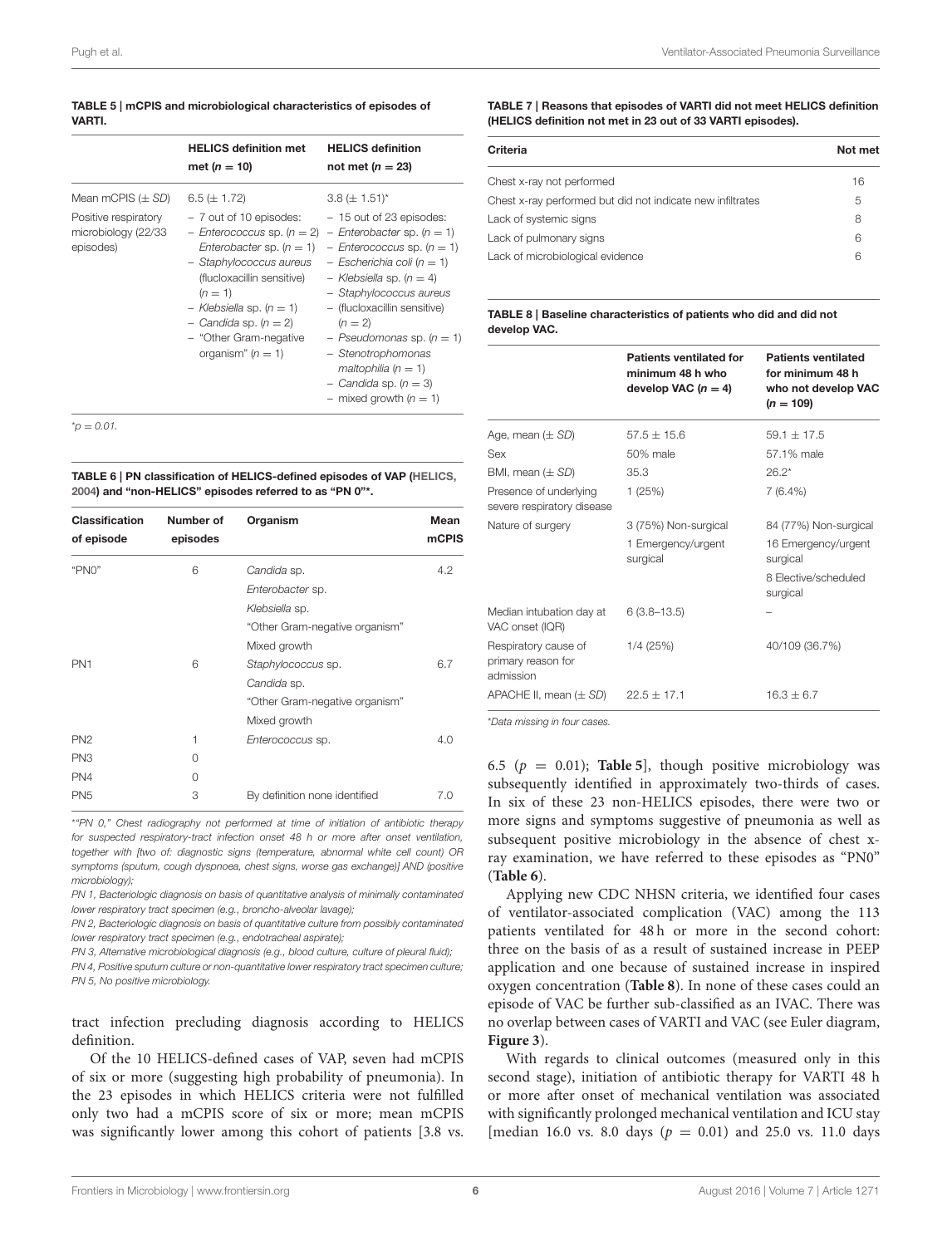

<span id="page-6-1"></span><span id="page-6-0"></span>TABLE 9 | Outcomes: durations of mechanical ventilation and ICU length of stay, according to ICU-acquired respiratory morbidity.

| <b>Respiratory morbidity</b>    |                   | Duration of mechanical ventilation among sub-groups (days) |            |                 |
|---------------------------------|-------------------|------------------------------------------------------------|------------|-----------------|
|                                 | Present           | Absent                                                     |            | All             |
| VARTI Median (IQR)              | $16.0(9-49)$      | $8.0(3.0-18.3)$                                            | $p = 0.01$ | $9.0(3.0-19.0)$ |
| HELICS-defined VAP Median (IQR) | 13.5 (9.75–17.25) | $9.0(3.0 - 20.0)$                                          |            |                 |
| "PN 0" VAP Median               | 40.5              |                                                            |            |                 |
| VAC Median (IQR)                | 15.5 (8.25-28.75) | $9.0(3.0-19.5)$                                            |            |                 |
| <b>Respiratory morbidity</b>    |                   | Duration of ICU stay among patient sub-groups (days)       |            |                 |
|                                 | Present           | <b>Absent</b>                                              |            | All             |
| VARTI Median (IQR)              | 25.0 (11.0-49.0)  | $11.0(4.0 - 26.5)$                                         | $p = 0.01$ | 12.4 (5.6-27.6) |
| HELICS-defined VAP Median (IQR) | 18.5 (10.0-25.5)  | $11.5(5.0-28.0)$                                           |            |                 |
| "PN 0" VAP Median               | 48.5              |                                                            |            |                 |
| VAC Median (IQR)                | 15.5 (7.75-36.0)  | $12.5(5.0-28.0)$                                           |            |                 |

 $(p = 0.01)$ , respectively], though not a significant increase in ICU or hospital mortality (**[Tables 9](#page-6-1)**, **[10](#page-7-0)**). Sample sizes were too small to compare outcome data between patients who did and did not develop VAP or VAC.

# **DISCUSSION**

This study sheds significant light on the diagnostic processes undertaken by ICU clinicians in Wales prior to commencing antibiotics for suspected VARTI and provides new insight into the utility of the currently adopted HELICS criteria used for surveillance.

Our study investigated 282 invasively ventilated patients admitted to ICU for 48 h or more, and in this group antibiotics were commenced for suspected VARTI in 32 (11.3%) patients.

The most common clinical features present when clinicians commenced antibiotic therapy were abnormal white cell count and abundant and/or purulent sputum, rather than deterioration in gas exchange which has been the focus of new CDC NHSN surveillance methods. Initiation of antibiotic therapy for suspected VARTI was associated with an approximate doubling of duration of mechanical ventilation and ICU stay.

There were 10 episodes of VAP according to HELICS definitions, equating to 4.2 episodes per 1000 intubation days. Appreciating the relatively small scale of the study, that a "Hawthorne effect" may have influenced the reporting practices of clinical staff, and that inter-rater variation in the interpretation of data will inevitably lead to variation in reported incidence [\(Thomas et al., 2011;](#page-9-9) [Stevens et al., 2014\)](#page-9-10), the VAP incidence reported during this period of enhanced surveillance is closer to the incidence reported by colleagues in Scottish and European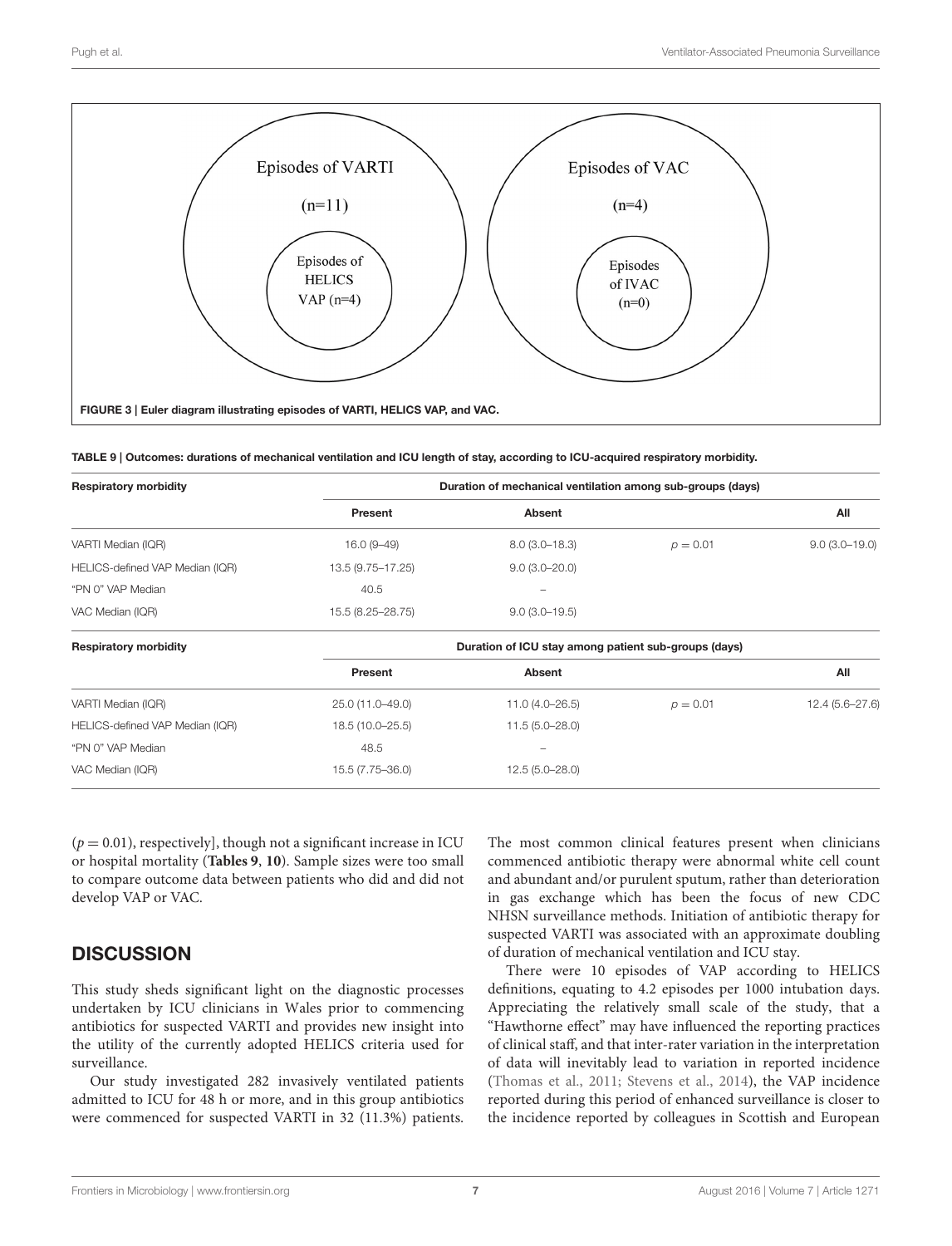<span id="page-7-0"></span>

| TABLE 10   Outcomes: survival to ICU and hospital discharge, according |  |
|------------------------------------------------------------------------|--|
| to ICU-acquired respiratory morbidity.                                 |  |

| Respiratory                         |                | ICU survival among patient sub-groups      |             |                           |
|-------------------------------------|----------------|--------------------------------------------|-------------|---------------------------|
| morbidity                           | <b>Present</b> | <b>Absent</b>                              |             | All                       |
| <b>VARTI</b>                        | 12/15 (80%)    | 70/98 (68.4%)                              |             | $p = 0.45$ 82/113 (72.6%) |
| <b>HELICS-defined</b><br><b>VAP</b> | 3/4 (75%)      | 79/109 (72.5%)                             |             |                           |
| "PN 0" VAP                          | $1/2(50\%)$    |                                            |             |                           |
| <b>VAC</b>                          |                | 1/4 (25%) 81/109 (74.3%)                   |             |                           |
|                                     |                |                                            |             |                           |
| Respiratory                         |                | Hospital survival among patient sub-groups |             |                           |
| morbidity                           | Present        | <b>Absent</b>                              |             | All                       |
| VARTI                               | 12/15 (80%)    | 67/98 (68.4%)                              | $p = 0.265$ | 79/113 (69.9%)            |
| <b>HELICS-defined</b><br><b>VAP</b> | 3/4 (75%)      | 75/109 (68.8%)                             |             |                           |
| "PN 0" VAP                          | $1/2(50\%)$    |                                            |             |                           |

centers than previous Welsh surveillance program estimates. It seems possible that episodes of VAP have been historically under-reported in Wales.

The most striking finding of our study is the lack of consistent approach to chest radiography, though. Clinicians did not perform chest radiography in nearly half of the cases treated for suspected VARTI, and this is important since chest radiography is used to define VAP for purposes of clinical therapy as well as for surveillance. Antibiotic stewardship principles indicate that the minimum effective duration of antibiotic therapy should be used [\(Kollef and Micek, 2012\)](#page-9-11). If ventilator-associated tracheobronchitis (VAT) is to be treated with antibiotic therapy and recent evidence seems to suggest that this may prevent progression to VAP and improve clinical outcomes [\(Nseir et al.,](#page-9-12) [2005,](#page-9-12) [2008,](#page-9-13) [2014;](#page-9-14) [Shahin et al., 2013;](#page-9-15) [Martin-Loeches et al.,](#page-9-16) [2015\)](#page-9-16)—clinical resolution may occur earlier with treatment of VAT than with VAP [\(Martin-Loeches et al., 2015\)](#page-9-16). The distinction between episodes of VARTI with and without radiographic evidence of consolidation (i.e., between episodes of VAP and VAT) is therefore likely to be important clinically.

However, for surveillance purposes (according to HELIS), chest radiography features are essential for defining an episode of VAP. Given the variability in chest x-ray performance, it is perhaps unsurprising that HELICS-defined episodes of VAP represented less than one-third of cases of the total actually treated for VARTIs in our study. Subjectivity and inter-observer variability with respect to chest radiography interpretation have been highlighted as a potential contribution to differences in reported VAP rates in the US [\(Klompas, 2012\)](#page-9-7) but we are unaware of previous reports which describe the nonperformance of chest radiography as being such a potentially important confounder of surveillance data.

In the US, attempts to focus on "hard" objective data and to exclude more subjective elements (including chest radiography; [Klompas, 2010\)](#page-9-17) recently led to complete revision of ICU surveillance methodology and the introduction of the concept of a "Ventilator-Associated Event," defined on the basis of a deterioration in oxygenation as a "Ventilator-Associated Complication" or "VAC" [\(Magill et al., 2013\)](#page-9-8). An episode of VAC correlates with poorer clinical outcome [\(Klompas et al.,](#page-9-18) [2011\)](#page-9-18), but a number of authors have observed that such episodes represent a heterogeneous group of pulmonary conditions which include VAP but also atelectasis, pulmonary edema, and thrombo-embolism [\(Lilly et al., 2014;](#page-9-19) [Stoeppel et al., 2014;](#page-9-20) [Bouadma et al., 2015;](#page-8-9) [Chang et al., 2015\)](#page-8-10). In our cohort, only a very small number of cases of VAC were identified. Mortality was high in the group of patients with VAC but we found no overlap with our VARTI cohort. Deterioration in oxygenation does not appear to be a frequent reason for commencing antibiotic therapy in our patients. Furthermore, in ICUs which predominantly use paper-based rather than electronic patient records, daily collection of data for VAC analysis was reported by our data collectors to be rather difficult and time-consuming.

We calculated a modified CPIS when antibiotics were commenced for suspected respiratory tract infection as an index of the probability of pneumonia. A mCPIS of six or greater was significantly more likely to occur with HELICS-defined episodes of VAP and for other episodes of RTI. However, as chest x-ray features contribute up to two points to this score, and are also an essential criterion for HELICS-confirmed episode, this is an expected association. Without reducing the variability with which chest radiography is performed, CPIS is unlikely to provide a reliable tool for our surveillance program.

Initiation of antibiotic therapy for suspected VARTI was associated with a significant increase in duration of mechanical ventilation and ICU stay. Among this group of patients were those with HELICS-defined episodes of VAP, for whom longer durations of ventilation and ICU stay are consistent with previous work [\(Safdar et al., 2005;](#page-9-3) [Bekaert et al., 2011;](#page-8-3) Melsen et al., [2013;](#page-9-4) [Muscedere et al., 2013\)](#page-9-5). However, among this group were also cases in which there was positive respiratory microbiology and two or more diagnostic signs or symptoms of pneumonia, but in whom chest radiography had not been performed. Not having met established HELICS definitions, we have referred to these as "PN0" episodes (**[Tables 6](#page-5-1)**, **[9](#page-6-1)**, **[10](#page-7-0)**). Our present limited data suggests that these patients also have relatively prolonged duration of mechanical ventilation and ICU stay and suggests to us that the application of HELICS surveillance definition is failing to detect episodes of VARTI with appreciable morbidity.

Our study has a number of limitations. Firstly, data collection was restricted to two 14-day periods. Infectious episodes occurring outside the primary data collection period may have been missed, and as a result we may have under-estimated the number of infections occurring on a per patient basis, rather than per intubation days. Despite this, our estimate of VARTI (11.3%) correlates very closely with estimates from a previous UK antimicrobial point prevalence study (12%; [Coello et al.,](#page-8-11) [2011\)](#page-8-11). Secondly, with the exception of the VAE data during the latter phase of the study, data collection was triggered by initiation of antibiotic therapy. Significant respiratory tract infection could have been present, but our ability to capture an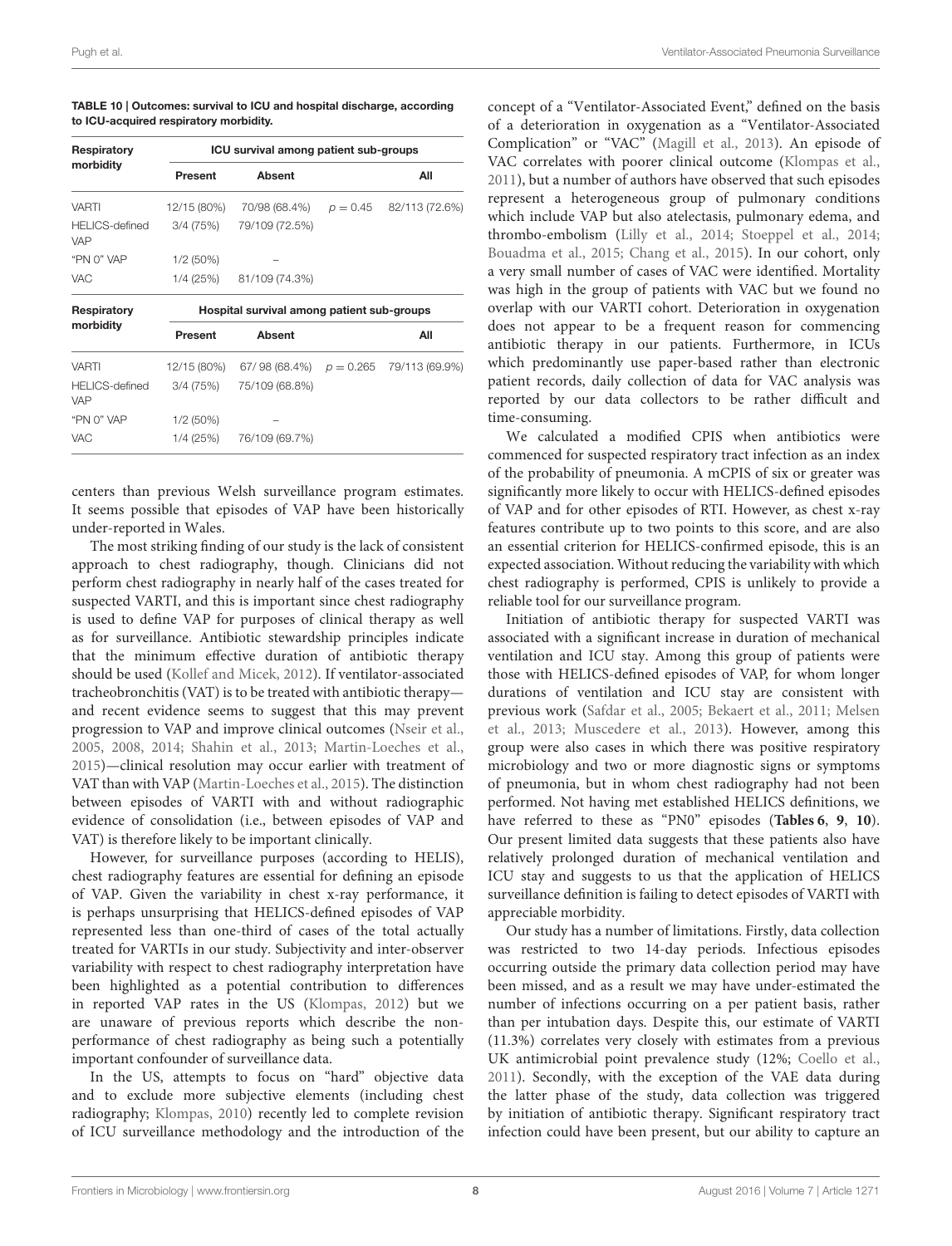episode relied on the clinical team initiating treatment. However, using the initiation of antibiotics to trigger ICU surveillance data capture has previously been described [\(Kaiser et al., 2014\)](#page-8-12) and is recognized in the VAE surveillance methodology as an unambiguous factor within the definition of an "I-VAC." A major strength of our study is that all acute ICUs in Wales contributed and we believe our findings accurately reflect current intensive care practice.

# CONCLUSIONS

Our data suggest that established measurements of VAP rates in Wales have unfortunately under-estimated the true incidence of VAP. The higher rate suggested by our enhanced surveillance study is more in keeping with rates published for comparable geographical regions. However, even this higher rate may underestimate the true incidence given the marked variability in performance of chest x-ray at time of diagnosis of respiratory tract infection. The absence of radiographic data is a limitation to a surveillance mechanism which uses the HELICS definition of VAP. This is a novel finding and a concern which may be relevant outside our country.

Ensuring a mechanism for identifying the wider burden of VARTI in Wales while enabling us to contribute to a Europewide surveillance programme will be a challenge, particularly in the context of current diagnostic practices. The use of mCPIS for surveillance is hampered by inconsistent radiographic performance and our study indicates that mCPIS could not reliably replace the HELICS definition of VAP. Our results also confirm that adopting the CSC NHSN VAE surveillance methodology in Wales may not provide a solution. The low degree of agreement between episodes of clinician-perceived respiratory tract infection and episodes of VAC among our patient population—as well as logistical problems of data

# **REFERENCES**

- <span id="page-8-4"></span>Barbier, F., Andremont, A., Wolff, M., and Bouadma, L. (2013). Hospitalacquired pneumonia and ventilator-associated pneumonia: recent advances in epidemiology and management. Curr. Opin. Pulm. Med. 19, 216–228. doi: 10.1097/MCP.0b013e32835f27be
- <span id="page-8-3"></span>Bekaert, M., Timsit, J. F., Vansteelandt, S., Depuydt, P., Vésin, A., Garrouste-Orgeas, M., et al. (2011). Attributable mortality of ventilator-associated pneumonia: a reappraisal using causal analysis. Am. J. Respir. Crit. Care Med. 184, 1133–1139. doi: 10.1164/rccm.201105-0867OC
- <span id="page-8-2"></span>Blot, S., Koulenti, D., Dimopoulos, G., Martin, C., Komnos, A., Krueger, W. A., et al. (2014). Prevalence, risk factors, and mortality for ventilator-associated pneumonia in middle-aged, old, and very old critically ill patients<sup>\*</sup>. Crit. Care Med. 42, 601–609. doi: 10.1097/01.ccm.0000435665.07446.50
- <span id="page-8-9"></span>Bouadma, L., Sonneville, R., Garrouste-Orgeas, M., Darmon, M., Souweine, B., Voiriot, G., et al. (2015). Ventilator-associated events: prevalence, outcome, and relationship with ventilator-associated pneumonia. Crit. Care Med. 43, 1798–1806. doi: 10.1097/CCM.0000000000001091
- <span id="page-8-0"></span>Burgmann, H., Hiesmayr, J. M., Savey, A., Bauer, P., Metnitz, B., and Metnitz, P. G. H. (2010). Impact of nosocomial infections on clinical outcome and resource consumption in critically ill patients. Intensive Care Med. 36, 1597–1601. doi: 10.1007/s00134-010-1941-2
- <span id="page-8-10"></span>Chang, H.-C., Chen, C.-M., Kung, S.-C., Wang, C.-M., Liu, W.-L., and Lai, C.- C. (2015). Differences between novel and conventional surveillance paradigms

collection in "paper based" ICUs—raises doubt over the suitability of this methodology in Wales at present. However, a sensible step may be the further characterization of episodes of VARTI—diagnosed according to clinical and microbiological features, but without the benefit of radiographic data. This approach including the "PN0" definition is being piloted in the Welsh ICUs and the validity of this approach should be subject to further collaborative study.

## WICSARG AND WHAIP MEMBERS

On behalf of the Welsh Intensive Care Society Audit and Research Group (WICSARG) and Welsh Healthcare-Associated Infection Programme (WHAIP): Ceri Battle, Ceri Brown, Edward Curtis, Eloise Dawe, Campbell Edmonson, Peter Havalda, Maria Hobrok, Alison Ingham, Sylvia Ireland, Karen James, Chris Littler, Michael Martin, Nick Mason, Anthony Osborne, Igor Otahal, Ilona Schmidt, Richard Self, Chris Subbe, Chris Thorpe, Piroska Toth-Tarsoly.

# AUTHOR CONTRIBUTIONS

RP, WH, SH, and TS co-designed the study, coordinated data collection, performed data analysis, and contributed to this draft. HR and GS co-designed the study, coordinated data collection, and contributed to this draft. All authors have agreed to be considered accountable for this work and approve the submitted draft.

## ACKNOWLEDGMENTS

We thank members of WICSARG and WHAIP for their involvement as well as other clinical and administrative colleagues in participating centers.

of ventilator-associated pneumonia. Am. J. Infect. Control 43, 133–136. doi: 10.1016/j.ajic.2014.10.029

- <span id="page-8-1"></span>Chastre, J., and Fagon, J.-Y. (2002). Ventilator-associated pneumonia. Am. J. Respir. Crit. Care Med. 165, 867–903. doi: 10.1164/ajrccm.165.7.21 05078
- <span id="page-8-11"></span>Coello, R., Brannigan, E., Lawson, W., Wickens, H., and Holmes, A. (2011). Prevalence of healthcare device-associated infection using point prevalence surveys of antimicrobial prescribing and existing electronic data. J. Hosp. Infect. 78, 264–268. doi: 10.1016/j.jhin.2011.01.028
- <span id="page-8-7"></span>ECDC (2008). European Center for Disease Control and Prevention: Annual Epidemiological Report on Communicable Diseases in Europe.
- <span id="page-8-8"></span>Fartoukh, M., Maître, B., Honoré, S., Cerf, C., Zahar, J. R., and Brun-Buisson, C. (2003). Diagnosing pneumonia during mechanical ventilation: the clinical pulmonary infection score revisited. Am. J. Respir. Crit. Care Med. 168, 173–179. doi: 10.1164/rccm.200212-1449OC
- <span id="page-8-5"></span>HELICS (2004). Hospital in Europe Link for Infection Control through Surveillance (HELICS): Surveillance of Nosocomial Infections in Intensive Care Units, Protocol Version 6.1.2004.
- <span id="page-8-6"></span>HPS/SICSAG (2013). Health Protection Scotland/ Scottish Intensive Care Society Audit Group: Surveillance of Healthcare Associated Infections in Scottish Intensive Care Units. Annual Report of Data from January–December 2012.
- <span id="page-8-12"></span>Kaiser, A. M., de Jong, E., Evelein-Brugman, S. F., Peppink, J. M., Vandenbroucke-Grauls, C. M., and Girbes, A. R. (2014). Development of trigger-based semi-automated surveillance of ventilator-associated pneumonia and central